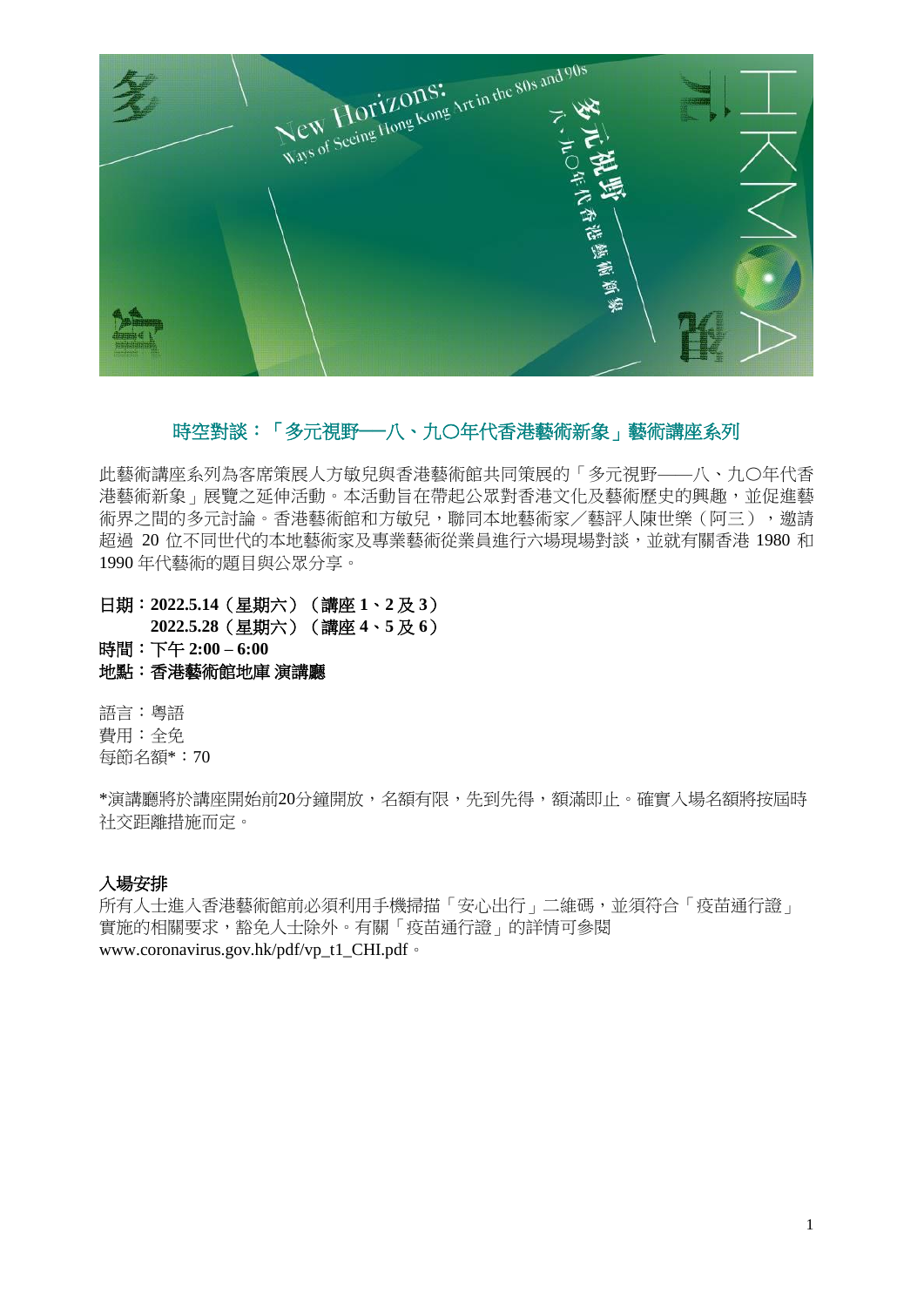# 講座 **1** 香港另類藝術空間的發展:**Para/Site vs 1983**

自 1990 年代,香港出現大量非牟利或藝術家主導的另類藝術空間。Para/Site 藝術空間由梁志和、黃志恆等藝術家於 1996 年共同創辦,為亞洲歷史悠久的 獨立藝術機構之一,也是展示當代藝術的實驗創作先驅。是次講座,他們將 分享對 1990年代香港文化環境的觀察及其與 Para/Site 成立的關係。2019年, 藝術家鄧國騫將祖屋改造成半家半工作室的空間,取名為「1983」。藝術家 將就他們的經驗,討論香港另類藝術空間的發展,以及藝術組織或空間的未 來形式。

日期:2022.5.14(星期六) 時間:下午 2:00 **–** 3:00 主持:何思穎 講者:梁志和、黃志恆(視像對談)、鄧國騫

## 講座 **2**

#### 從錄像藝術至新媒體藝術

在 1980 年代,香港以錄像創作的藝術家為數不多。香港著名媒體與錄像藝術 家馮美華和鮑藹倫是本地新媒體藝術的先導者,她們與其他成員共同創辦非 牟利藝術機構 Videotage,旨在培育新晉媒體藝術家和推動本地媒體藝術發展。 是次講座,她們將分享對1980年代和1990年代錄像藝術發展的看法和經驗, 並與年輕藝術家董永康及陳朗丰交流創作概念和心得,探討香港錄像藝術的 現況,以及新媒體藝術的演化。

日期:2022.5.14(星期六) 時間:下午 3:30 **–** 4:30 主持:鍾亦琪 講者:馮美華、鮑藹倫、董永康、陳朗丰

# 講座 **3**

從攝影至影像藝術的新演繹

攝影能捕捉獨特的瞬間,亦能呈現藝術家的想像力。馮漢紀身兼攝影師、教 育工作者、藝術家、策展人等不同角色,前衛開放的創作與教學理念展現他 永不停止的開拓精神。他的攝影作品亦專注探索影像的新形式與延伸。

自 1992 年起,《女那禾多》攝影別冊夾附於《攝影畫報》內頁發行,直到 1998 年發行最後一期。刊物由劉清平、李志芳、黃啟裕等攝影藝術家合編, 雲集當代攝影的舊雨新知,並以「紙上跨界展覽」的概念呈現,是當年本地 文化出版的新嘗試。

這些先導者將分享他們對香港攝影藝術發展的看法,並聯同新晉藝術家蕭偉 恆和李卓媛一起討論香港影像藝術的當代詮釋。

日期:2022.5.14(星期六) 時間: 下午 5:00 – 6:00 講者:馮漢紀、劉清平(視像對談)、李志芳、黃啟裕、蕭偉恆、李卓媛



Para/Site 藝術空間「咖啡 店」(重造 1998 年版本)



馮美華《她說為何是我》 (2021 版)



鮑藹倫《循環影院》



馮漢紀《蝴蝶夢系列》



《女那禾多》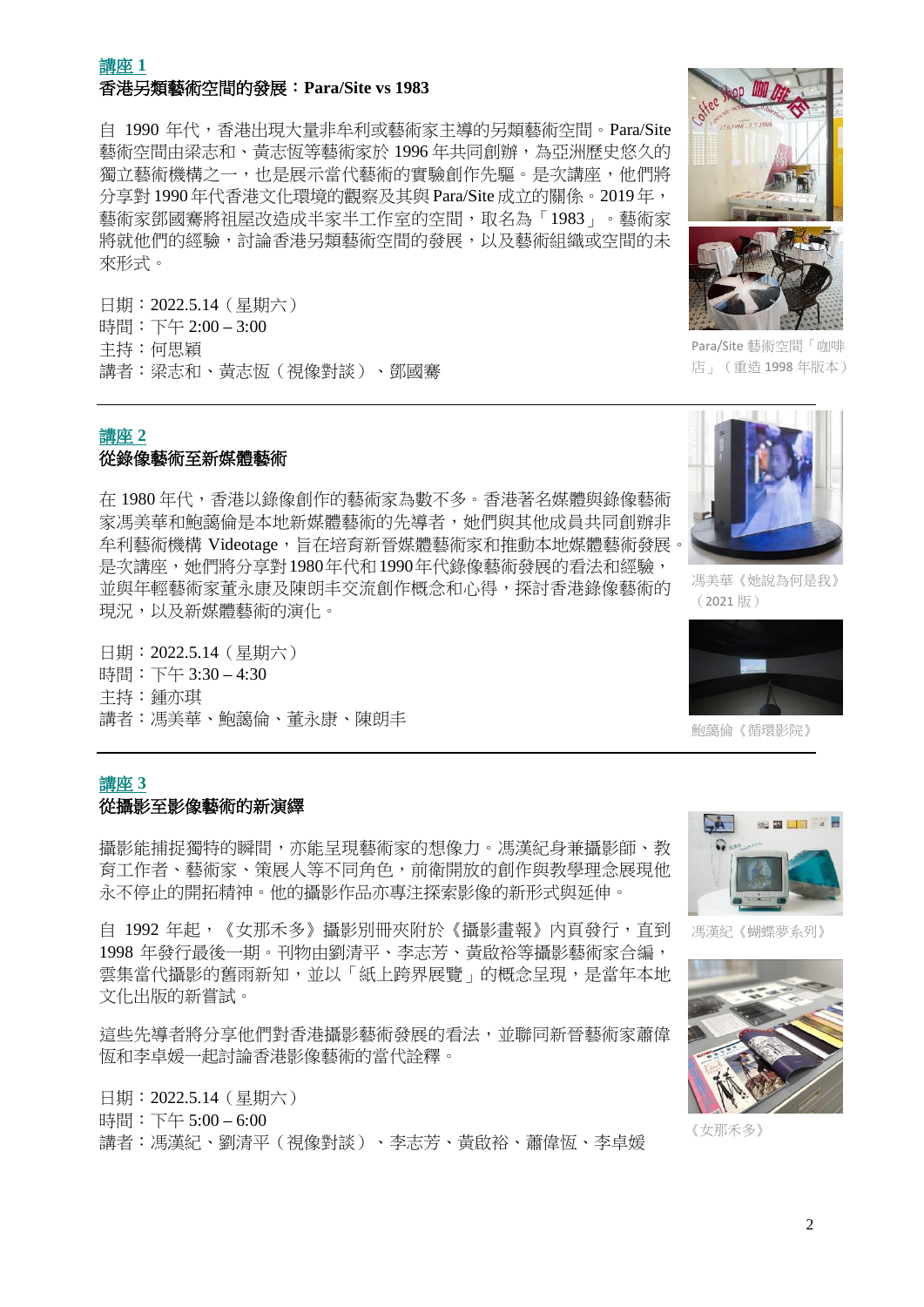## 講座 **4** 九十年代的藝術學習,兼談「陳式美學」

1990 年代本地藝術家陳育強從美國學成歸來,為香港藝壇帶來其「陳式 Domestic Aesthetics」(「家事」美學),將混合媒介和概念藝術的創作方法 融和,並應用在藝術教育的實踐。在香港中文大學藝術系任教超過 20年,培 育了一代又一代藝術家。他的經歷、成就和創作持續啟發著本地新晉藝術家。 是次講座,陳教授的門生藝術家周俊輝、林東鵬和白雙全,將聚首討論實驗 媒體與裝置藝術的教學,如何影響其藝術觀念的建立和創作。

日期:2022.5.28(星期六) 時間:下午 2:00 **–** 3:00 講者:陳育強、周俊輝、林東鵬、白雙全

#### 講座 **5**

#### 又,物聚:蔡仞姿的概念藝術與空間換置

本地藝術家蔡仞姿是推動 80年代香港新美學的先驅,1985年她舉行本地首個 裝置藝術展覽,率先透過互動實驗作品《山中拾掇》將香港藝術與世界前衛 藝術潮流接軌。是次講座,蔡仞姿將分享她的創作歷程——從繪書到繪書 「類型」的解構;從物料的探索到裝置藝術的構成;從攝影走到錄像再進入 表演藝術;從自身中華文化的探索,到觀念藝術上的蛻變。同時,她會與年 輕藝術家岑愷怡交流創作心得,共同探討香港裝置藝術的發展。

日期:2022.5.28(星期六) 時間:下午 3:30 **–** 4:30 主持:羅璧如 講者:蔡仞姿 與談人:岑愷怡



陳育強《垂直的麥田》



蔡仞姿 《殘陽如血,蝶夢如煙》

#### 講座 **6**

## 再想像香港藝術共同體:八、九十年代香港藝術研究階段性分享

盧燕珊寫:「關於本地藝術共同體點點微思異想:上世紀末最後 20 年於浮城 吟遊的波希米亞藝術族群部落,恍惚微細散落。假若將這一個個點結,貫串 連線網絡雲圖、就能窺見一個年代烈火青春之性情——穿越時空迴環梳理出 本土藝術『浪遊』特質,不懷野心為後來者開荒土壤,凝結想像共同體。 『桀蝥不馴』精神;同時,見證同路群組之間數十載社交激蕩及互動情義。」

「多元視野——八、九〇年代香港藝術新象」展覽研究員盧燕珊將與公眾分 享她對 1980 年代和 1990 年代香港藝術家、藝術群組、展覽和檔案資料的見 解及研究。

日期:2022.5.28(星期六) 時間: 下午 5:00 – 6:00 主持:陳世樂(阿三) 講者:盧燕珊 與談人:黃小燕

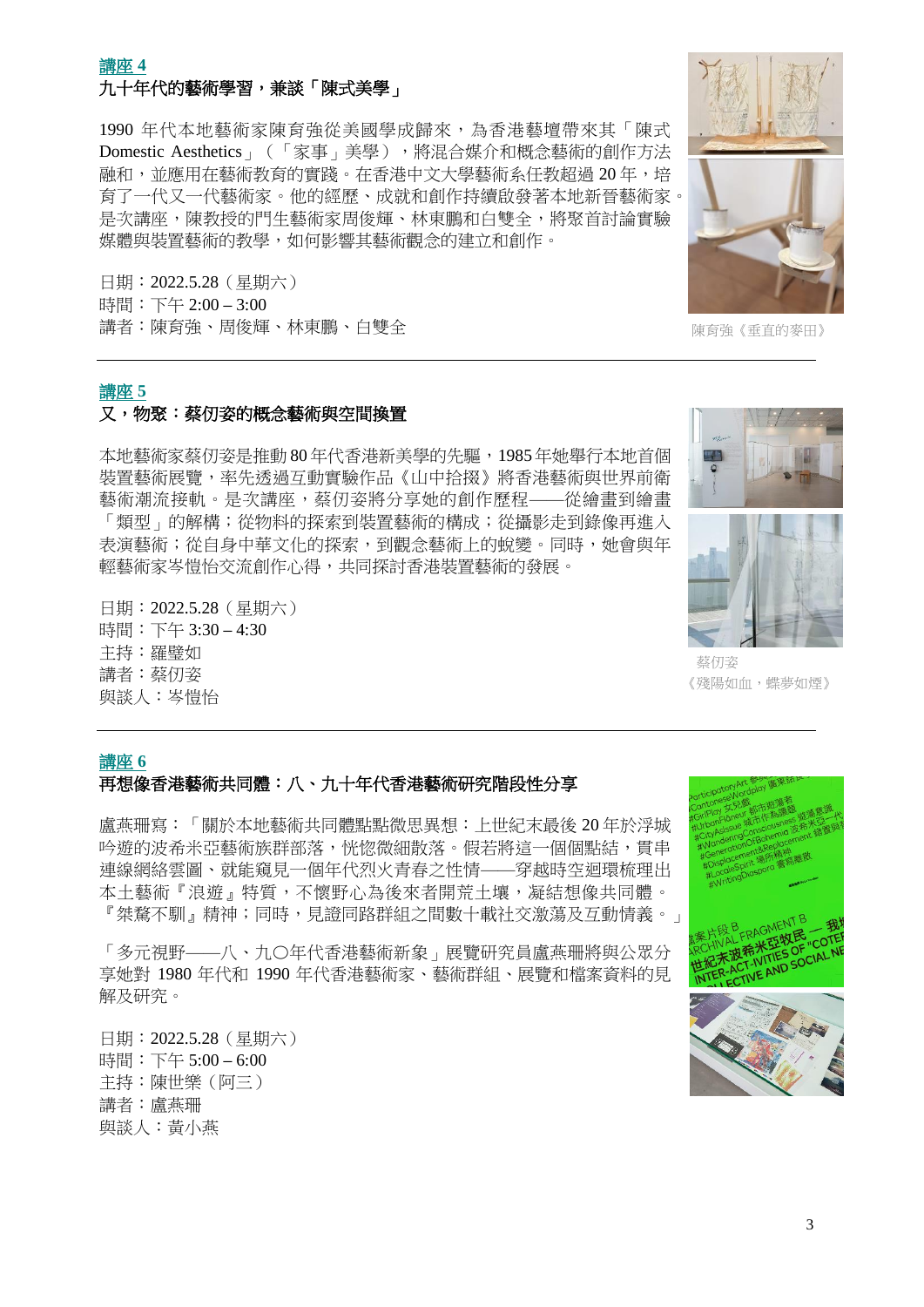

#### **Art Talk Series for "New Horizons: Ways of Seeing Hong Kong Art in the 80s and 90s" exhibition**

The Art Talk Series is an extension programme of the "New Horizons: Ways of Seeing Hong Kong Art in the 80s and 90s" exhibition, co-curated by guest curator Janet Fong and the HKMoA. The programme aims to arouse public interest in the culture and art history of Hong Kong and facilitate discussions between different art sectors. In collaboration with local artist / art critic Chan Sai-lok, HKMoA and Janet Fong invite over twenty local artists and art professionals across the generations to conduct six art talks for discussion on the topics about Hong Kong art in the 1980s and 1990s and have their sharing with the public.

**Date: 2022.5.14 (Saturday) (Talk 1, 2 & 3) 2022.5.28 (Saturday) (Talk 4, 5 & 6) Time: 2:00 – 6:00pm Venue: B/F Lecture Hall, Hong Kong Museum of Art**

Language: Cantonese Fee: Free admission Quota of each session\*: 70

\*The Lecture Hall will be opened for admission 20 minutes before the event commences on a first come, first served basis. The number of audience members may vary in accordance with the latest socialdistancing measures.

#### **Admission**

All persons entering the museums, except those exempted, are required to scan the "LeaveHomeSafe" QR code and comply with the requirement of the Vaccine Pass. Details on the Vaccine Pass arrangements can be found at www.coronavirus.gov.hk/pdf/vp\_t1\_ENG.pdf.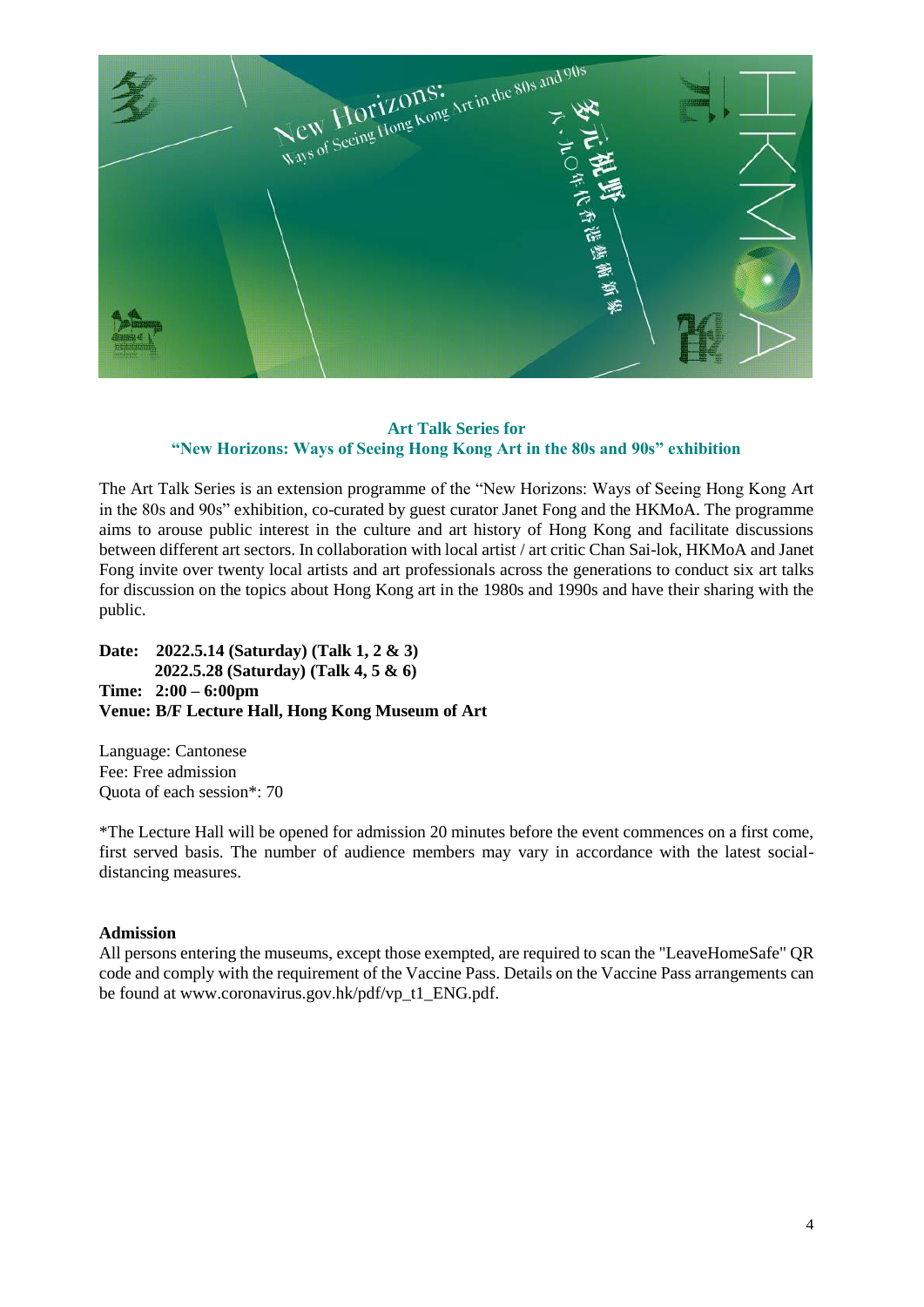# **Talk 1 Development of Hong Kong Alternative Art Spaces: Para/Site vs 1983**

Since the 1990s, a burgeoning crop of non-profit or artist-run alternative art spaces has been emerged in Hong Kong. Leung Chi-wo and Sara Wong, among other artists, co-founded Para/Site Art Space in 1996. It is one of the oldest independent art institutions in Asia, and a pioneer in showcasing experimental contemporary art. In this talk, they will share their observations of Hong Kong's cultural environment in the 1990s and its relationship with the establishment of Para/Site. In 2019, artist Tang Kwok-hin transformed his ancestral house into a half-domestic half-studio space, namly "1983". Drawing on their experiences, the artists will discuss the development of alternative art spaces in Hong Kong and the future formats of art organisations / art spaces.

Date: 2022.5.14 (Saturday) Time: 2:00 **–** 3:00pm Moderator: Celia Ho See-wing Speakers: Leung Chi-wo, Sara Wong Chi-hang (by video conferencing) and Tang Kwok-hin

# **Talk 2 From Video Art to New Media Art**

In the 1980s, video artists were few in Hong Kong. As trailblazers in new media art, notable Hong Kong media and video artists May Fung, Ellen Pau and other artists co-founded Videotage, a leading Hong Kong-based non-profit new media art organisation, to have nurtured emerging media artists and the local media arts community. In this talk, they will share their insights and experiences in the development of video art in the 1980s and 1990s. They will also exchange creative / artistic concepts with emerging artists Tung Wing-hong and Lazarus Chan, as well as discussing about Hong Kong video art and the emergence of new media art.

Date: 2022.5.14 (Saturday) Time: 3:30 **–** 4:30pm Moderator: Kyle Chung Yik-ki Speakers: May Fung, Ellen Pau, Tung Wing-hong and Lazarus Chan Long-fung

## **Talk 3**

# **From Photography to New Interpretation of Image Art**

Photography captures unique moments, whereas unveiling artists' imagination. Being a photographer, educator, artist and curator, Joseph Fung is a pivotal figure in photographic art of Hong Kong, whose experimental spirit is manifested in both his artistic practice and teaching. His works reflect a ceaseless inquiry into the new possibilities of image making.

In 1992, *NuNaHeDuo* was launched and distributed as a supplement to the magazine *Photo Pictorial*, until its final issue in 1998. Edited by photographic artists such as Lau Ching-ping, Patrick Lee and Blues Wong, it featured photographic works mainly of local artists. Embodying the concept of a crossover exhibition on paper, the publication was a ground-breaking experiment in Hong Kong.

These pioneers will share their views on the development of photographic art in Hong Kong, with emerging artists Siu Wai-hang and Sharon Lee, who will join a discussion on the contemporary interpretation of image art in Hong Kong.

Date: 2022.5.14 (Saturday) Time: 5:00 **–** 6:00pm Speakers: Joseph Fung Hon-kee, Lau Ching-ping (by video conferencing), Patrick Lee Chee-fong, Blues Wong Kai-yu, Siu Wai-hang and Sharon Lee Cheuk-wun